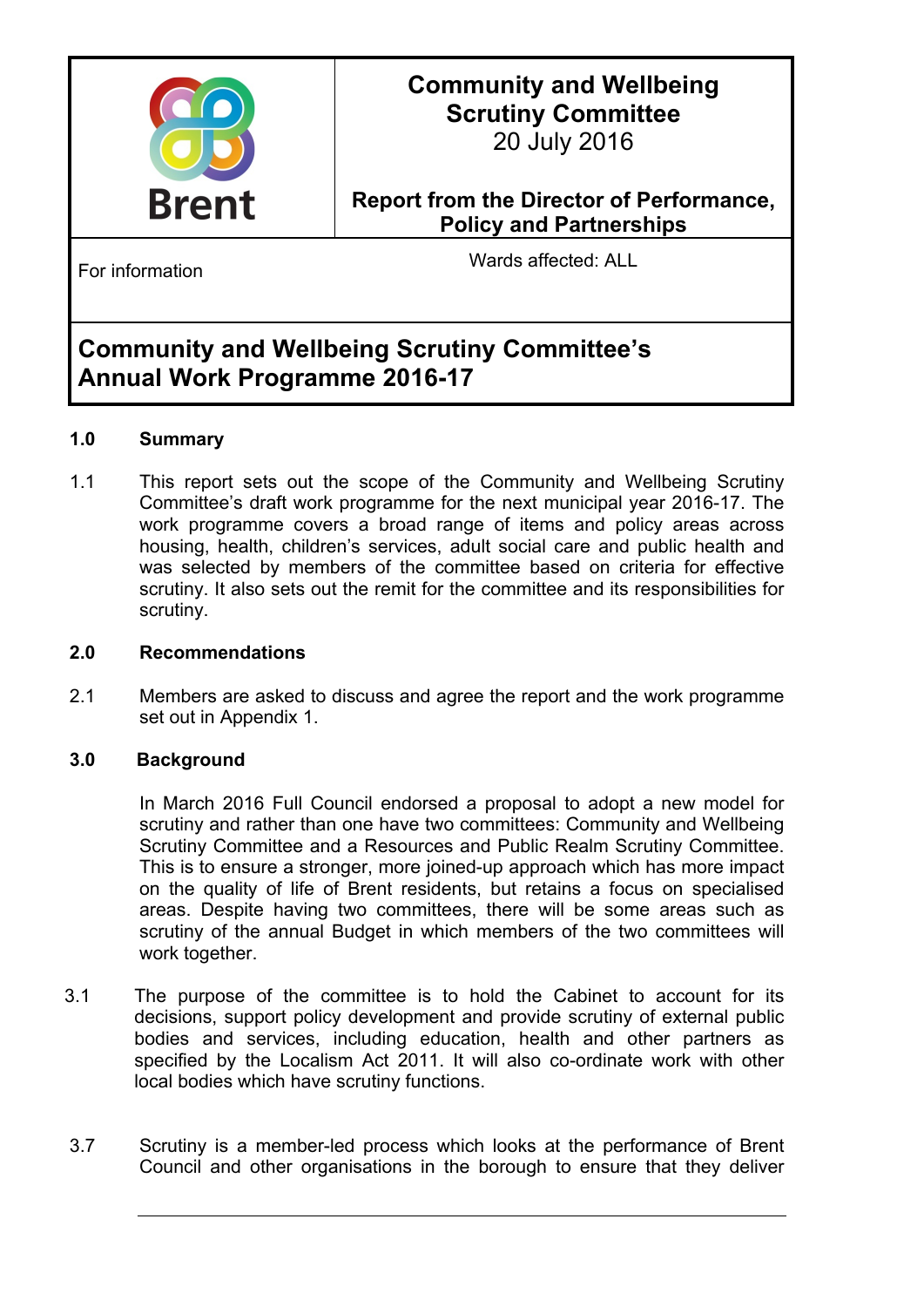good quality services to local residents. The role is to challenge role effectively and the committee endorses the principles of effective scrutiny which have been developed by the Centre for Public Scrutiny. They are to provide a 'critical friend' challenge to Cabinet, be independent-minded, drive improvement in public services, and finally to provide a voice for concerns of the public and Brent's communities. The committee sets out to do this in a constructive way.

#### **3.0 Remit**

- 3.1 The Community and Wellbeing Scrutiny Committee's remit is to scrutinise a broad range of services provided by the local authority including housing, public health, adult social care, children's services, cultural services, wellbeing and leisure as well as scrutiny of Brent's health partners in the NHS. Its remit covers the portfolio areas of the Cabinet Member for Housing, Cabinet Member for Children and Young People and the Cabinet Member for Community and Wellbeing.
- 3.2 Under Section 21 of the Local Government Act 2000 local authorities are required to appoint at least one committee to provide overview and scrutiny. The Health and Social Care Act 2001 empowers local authorities to review and scrutinise matters relating to health and the NHS in their area. Therefore, the Community and Wellbeing Scrutiny Committee serves as Brent's statutory health scrutiny committee. Its remit includes scrutinising Brent Clinical Commissioning Group, NHS England, NHS Property Services, London North West London Health Care NHS Trust and Central and North West London NHS Foundation Trust.
- 3.3 Two members of Brent Council, including the committee chair, sits on the North West London Joint Health Overview and Scrutiny Committee which examines Shaping a Healthier Future alongside elected members from six other local authorities in north-west London, including Ealing, Hammersmith and Fulham, Harrow, Hounslow, Kensington and Chelsea, Richmond and Westminster.
- 3.4 The committee is also responsible for scrutinising the partnership work of Brent's Children's Trust and of the Brent Local Safeguarding Children's Board and the Brent Safeguarding Adults Board and receives their annual reports each year.

#### **4.0 How scrutiny works**

4.1 The committee will set up three task groups a year. They are an intensive and effective tool and offer members the opportunity to collate and assess evidence and make recommendations to Cabinet or partner organisations based on a substantial amount of collected evidence. The recommendations and evidence are written up in a report, which is a substantial document. Scoping papers, membership and terms of reference for task groups will be agreed by a committee report and they will focus on particular topics or issues of local concern. Task groups are not be limited to the members of the Committees.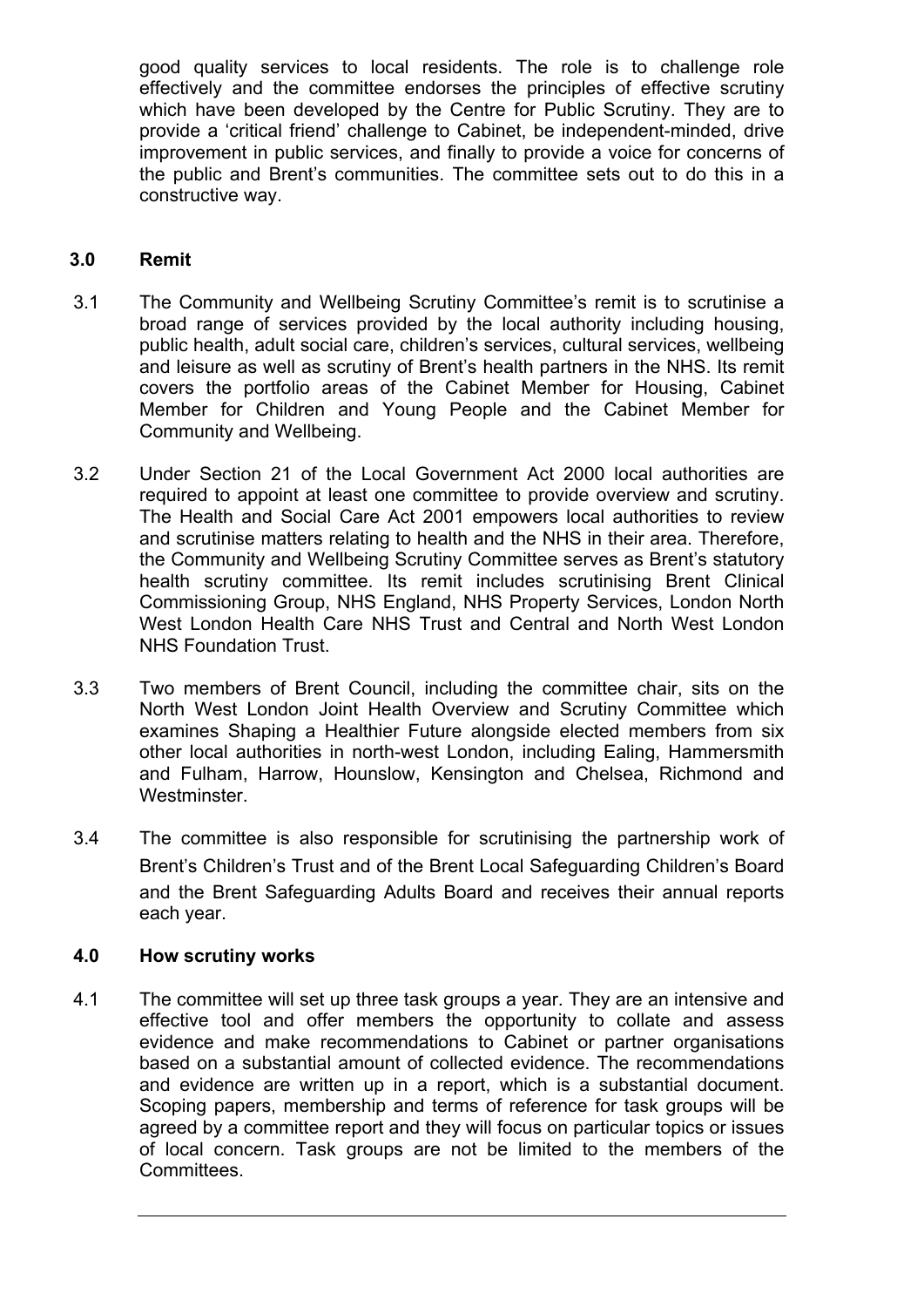- 4.2 Committee will hear a number of reports in its remit from which it can make recommendations to Cabinet. At committee there are in effect two types of approach to scrutiny. Firstly, pre-decision scrutiny where scrutiny examines the Cabinet's policies, objectives and programmes in order to help inform their development before they agreed. Pre-decision items are often identified through the forward plan. Secondly, there is post-decision scrutiny in which scrutiny examines the implementation of a Cabinet policy in terms of service delivery. This enables the Cabinet to review the effectiveness of its decisionmaking, helping it recognise any unforeseen consequences and assisting it in revising its policy and aims. However, committee is not limited to pre-decision and post-decision of Cabinet policy.
- 4.3 The Local Government Act 2000 requires every local authority to have a mechanism which allows for executive decisions made but not yet implemented to be 'called in' for consideration by scrutiny. Call-in is intended to be used in exceptional circumstances for decisions believed to be contrary to the authority's decision-making principles. Through the process of 'call-in' decisions can be considered by the Scrutiny Committees or scrutiny panel if deemed more appropriate. The remit of the committee's call-in is set out in 3.1.
- 4.4 A call in request can be made by the scrutiny committees; or if five non-Cabinet members of the council make a request. A call in request must be submitted within 5 days of the relevant decision being made or in the case of a decision made by officers within 5 days of the date on which the record of the decision is made publicly available in accordance with the Access to Information Rules.

#### **5.0 2016-17 work programme**

- **5.1** In order to be able to scrutinise effectively and to co-ordinate its activities with the Cabinet's forward plan of decision-making the committee has agreed its own work programme for 2016-17. These include the items it will discuss at committee and its three task groups for the municipal year. However, some committee time has been kept back to give the committee flexibility to be able to look at issues which might arise at very short notice. Therefore, the work programme may change to some extent.
- 5.2 To develop its work programme the members have decided on items which best suit the criteria for effective scrutiny in Brent. It is up to the committee to select the items for inclusion in its work programme, however ideas were brought together from a number of sources to assist members in their choices.
- 5.3 Ideas included suggestions from service areas, external inspections, performance and budget monitoring information, the Cabinet forward plan, consultation from the NHS about service changes. There are also a number of statutory items which have to be on the committee's work programme such as major reconfiguration of local health services and educational achievement.
- 5.4 Ideas and suggestions were judged against key criteria for inclusion in the scrutiny committee's work programme. These include: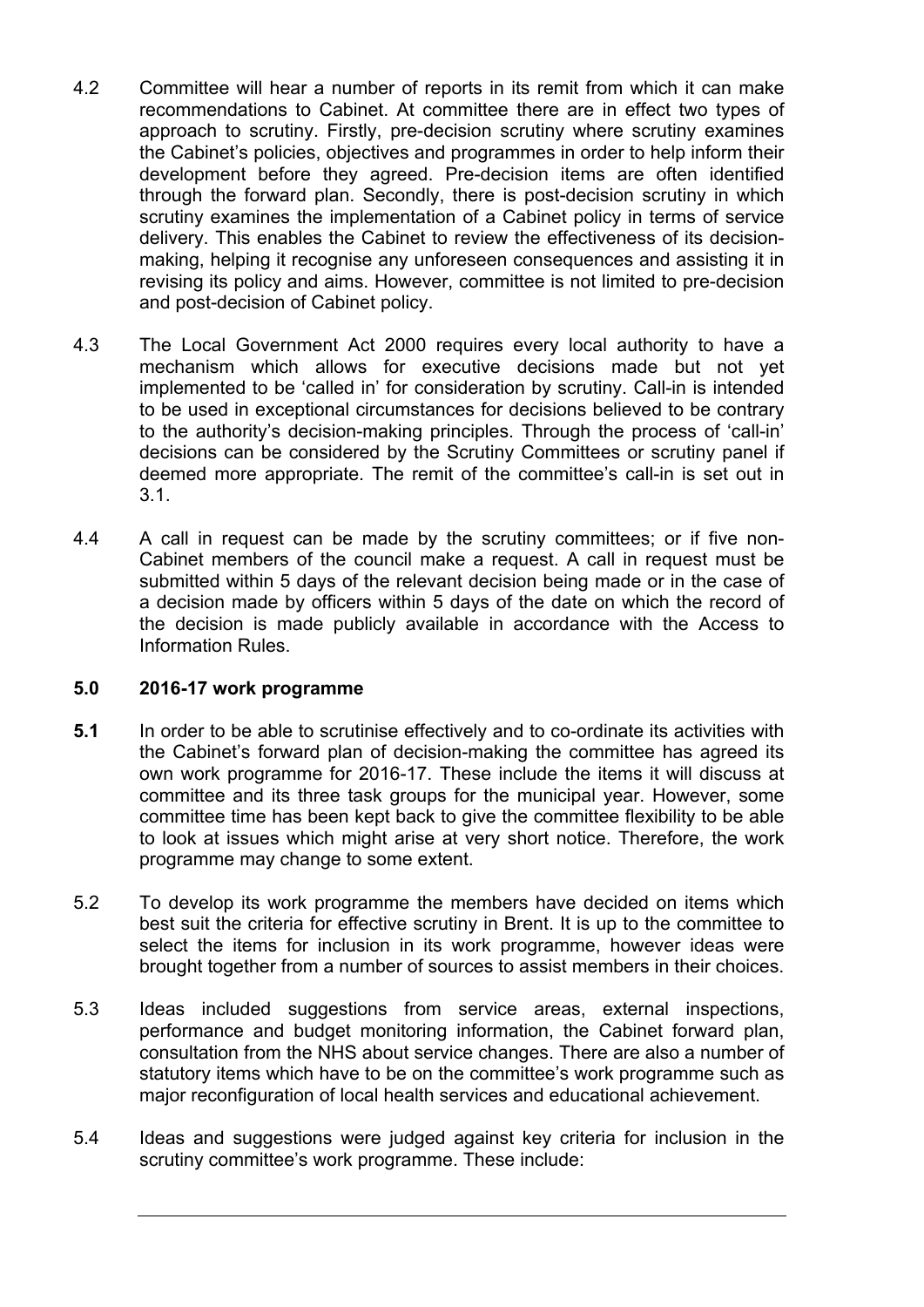- clear alignment with priorities set out in the Borough Plan and Brent 2020 Vision.
- outcomes and benefits which can be delivered by the intervention of scrutiny.
- is there a major council policy or strategy to be agreed by the Cabinet seeking contribution from scrutiny.
- subject is related to underperformance of a service where the intervention of scrutiny would enable an improvement in performance.
- the issue being scrutinised can directly be influenced by the actions of the council – i.e. is not a review of national policy over which the council is unlikely to be able to exert any influence.
- There is clear evidence that the subject is of significant public concern and merits the consideration of scrutiny.

#### **5.0 Financial Implications**

5.1 There are no immediate financial implications arising from this report.

#### **6.0 Legal Implications**

6.1 There are no immediate legal implications arising from this report.

#### **7.0 Diversity Implications**

7.1 There are no diversity implications immediately arising from this report.

#### **Background Papers**

None

#### **Contact Officers**

Pascoe Sawyers, Head of Strategy and Partnerships, 020 8937 1045 [poascoe.sawyers@brent.gov.uk](mailto:poascoe.sawyers@brent.gov.uk)

PETER GADSDON Director of Performance, Policy and Partnerships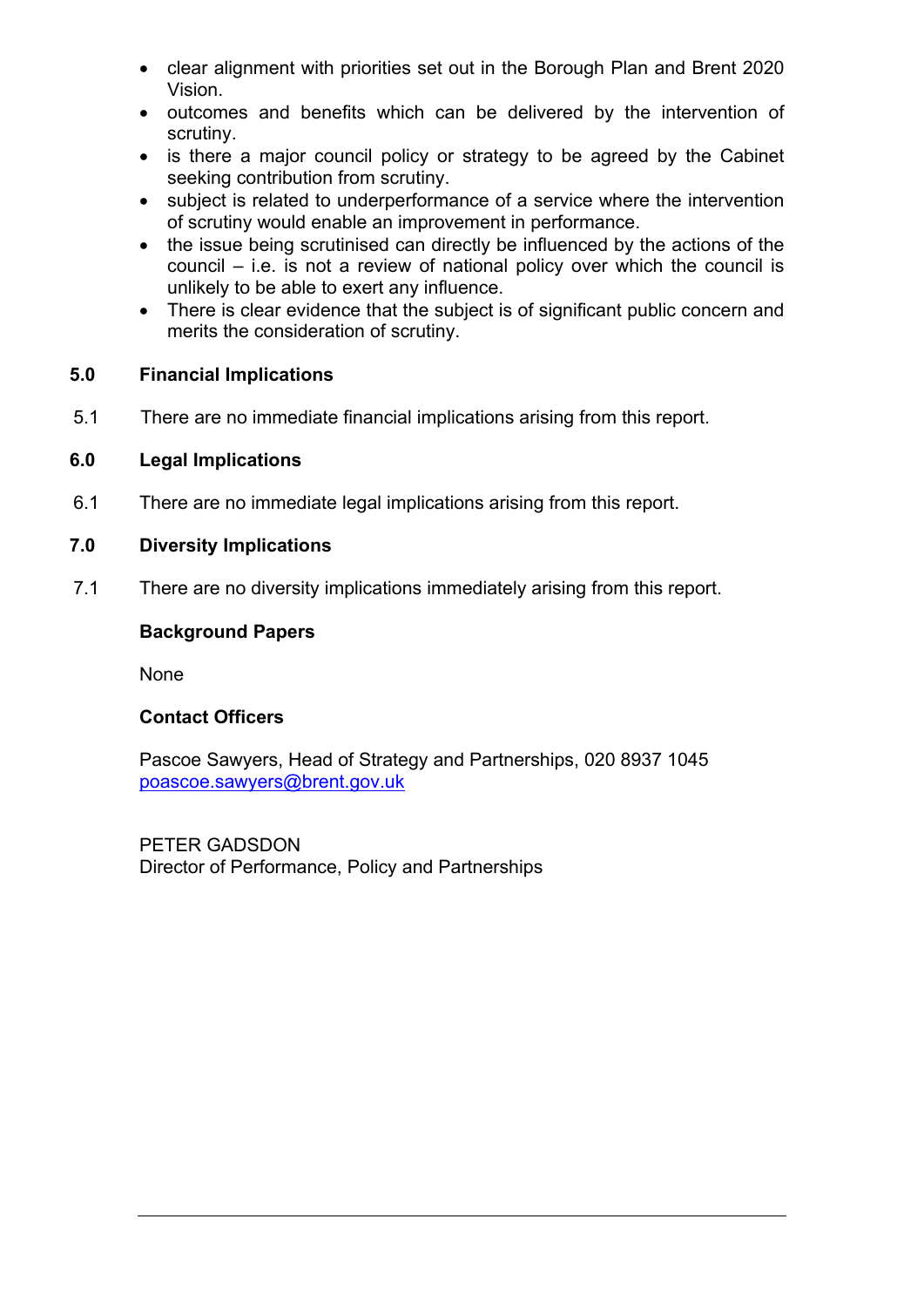#### **APPENDIX 1: Community and Wellbeing Scrutiny Committee Work Programme 2016-17 20 July 2016**

| Agenda           | <b>Item</b>                                                                | <b>Objectives for scrutiny</b>                                                                                                               | <b>Cabinet</b><br><b>Member/Memb</b><br>er                                | <b>Brent Council/Partner</b><br>organisations                                                                                                                                    |
|------------------|----------------------------------------------------------------------------|----------------------------------------------------------------------------------------------------------------------------------------------|---------------------------------------------------------------------------|----------------------------------------------------------------------------------------------------------------------------------------------------------------------------------|
| 1.               | Impact of the<br>selective and<br>additional landlord<br>licensing schemes | Post-decision scrutiny on implementation of the<br>landlord licensing schemes and impact on<br>improving standards in private rented sector. | Cllr Harbi Farah,<br><b>Cabinet Member for</b><br>Housing                 | Phil Porter, Strategic Director Community<br>Wellbeing.<br>Jon Lloyd-Owen, Operational Director<br>Housing and Culture<br>Spencer Randolph, Head of Private<br>Housing Services. |
| 2.               | Task Group report<br>on Brent's housing<br>associations                    | To discuss and agree report from Cllr Tom Miller's<br>task group about housing associations in Brent.                                        | <b>Cllr Tom Miller</b><br>Cllr Harbi Farah,<br>Lead Member for<br>Housing | Phil Porter, Strategic Director Community<br>Wellbeing.<br>Jon Lloyd-Owen, Operational Director<br>Housing and Culture                                                           |
| 3.               | Update report on<br>the implementation<br>of an Ethical<br>Lettings Agency | Post-decision scrutiny on implementing Ethical<br>Lettings Agency agreed by Cabinet in July 2015.                                            | Cllr Harbi Farah,<br>Lead Member for<br>Housing                           | Phil Porter, Strategic Director Community<br>Wellbeing.<br>Jon Lloyd-Owen, Operational Director<br>Housing and Culture                                                           |
| $\overline{4}$ . | <b>Scrutiny 2015-16</b><br>annual report                                   | To agree Scrutiny's annual report.                                                                                                           | <b>Cllr Matt Kelcher</b><br><b>Chair Scrutiny</b><br>Committee            | Peter Gadsdon, Director Performance<br>Policy and Partnerships                                                                                                                   |
| 5.               | Scrutiny 2016-17<br>work programme                                         | To agree Scrutiny committee's work programme<br>for 2016-17.                                                                                 | Cllr Ketan Sheth<br><b>Chair Scrutiny</b><br>Committee                    | Peter Gadsdon, Director Performance<br><b>Policy and Partnerships</b>                                                                                                            |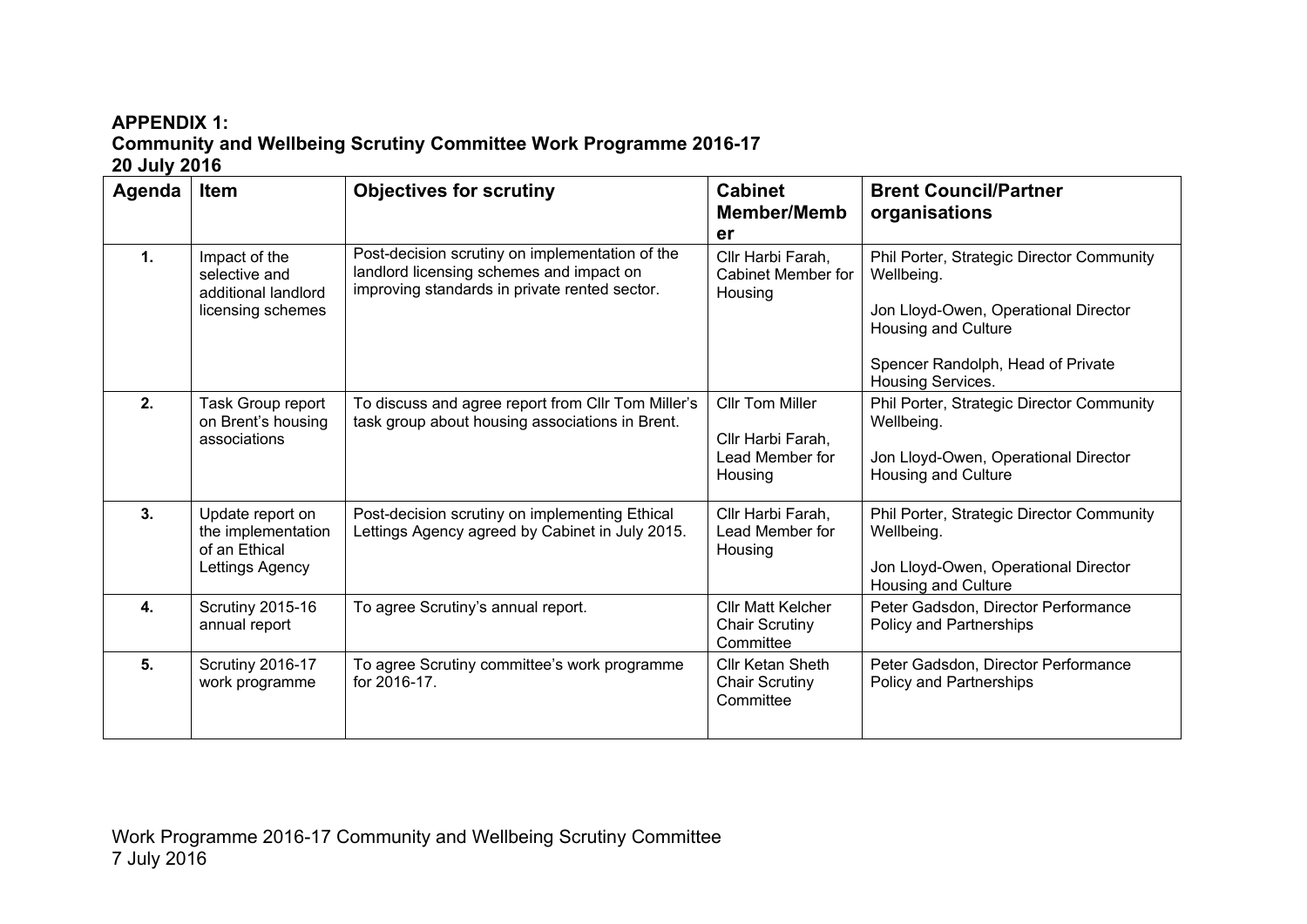| Agenda         | <b>Item</b>                                                   | <b>Objectives for scrutiny</b>                                                                   | <b>Cabinet</b><br><b>Member/Member</b>                                              | <b>Brent Council/Partner</b><br>organisations                                                                          |
|----------------|---------------------------------------------------------------|--------------------------------------------------------------------------------------------------|-------------------------------------------------------------------------------------|------------------------------------------------------------------------------------------------------------------------|
| $\mathbf{1}$ . | The future of Brent<br>Housing<br>Partnership                 | Pre-decision scrutiny before Cabinet report<br>on Brent Housing Partnership.                     | Cllr Harbi Farah,<br>Cabinet Member for<br>Housing                                  | Phil Porter, Strategic Director Community<br>Wellbeing.<br>Jon Lloyd-Owen, Operational Director<br>Housing and Culture |
| 2.             | <b>Brent Local</b><br>Safeguarding<br>Board 2015-16<br>report | Receive the report.<br>Review Brent's arrangements for<br>safeguarding children and young people | Cllr Wilhelmina Mitchell-<br>Murray, Cabinet<br>Member Children and<br>Young People | Mike Howard, Independent Chair, Brent<br>Local Safeguarding Children's Board                                           |
| 3.             | <b>Brent Adult</b><br>Safeguarding<br>Report 2015-16          | Receive the report.<br>Review Brent's arrangements for<br>safeguarding older people.             | Cllr Krupesh Hirani,<br><b>Cabinet Member for</b><br><b>Community Wellbeing</b>     | Michael Preston-Shoot, Independent Chair<br>Brent Safeguarding Adults' Board                                           |
| 4.             | Task Group<br>scoping paper<br>Signs of Safety                | Agree task group scoping paper and TOR.                                                          | Cllr Ketan Sheth, Chair<br><b>Scrutiny Committee</b>                                | Peter Gadsdon, Director Performance Policy<br>and Partnerships                                                         |

#### **20 September 2016**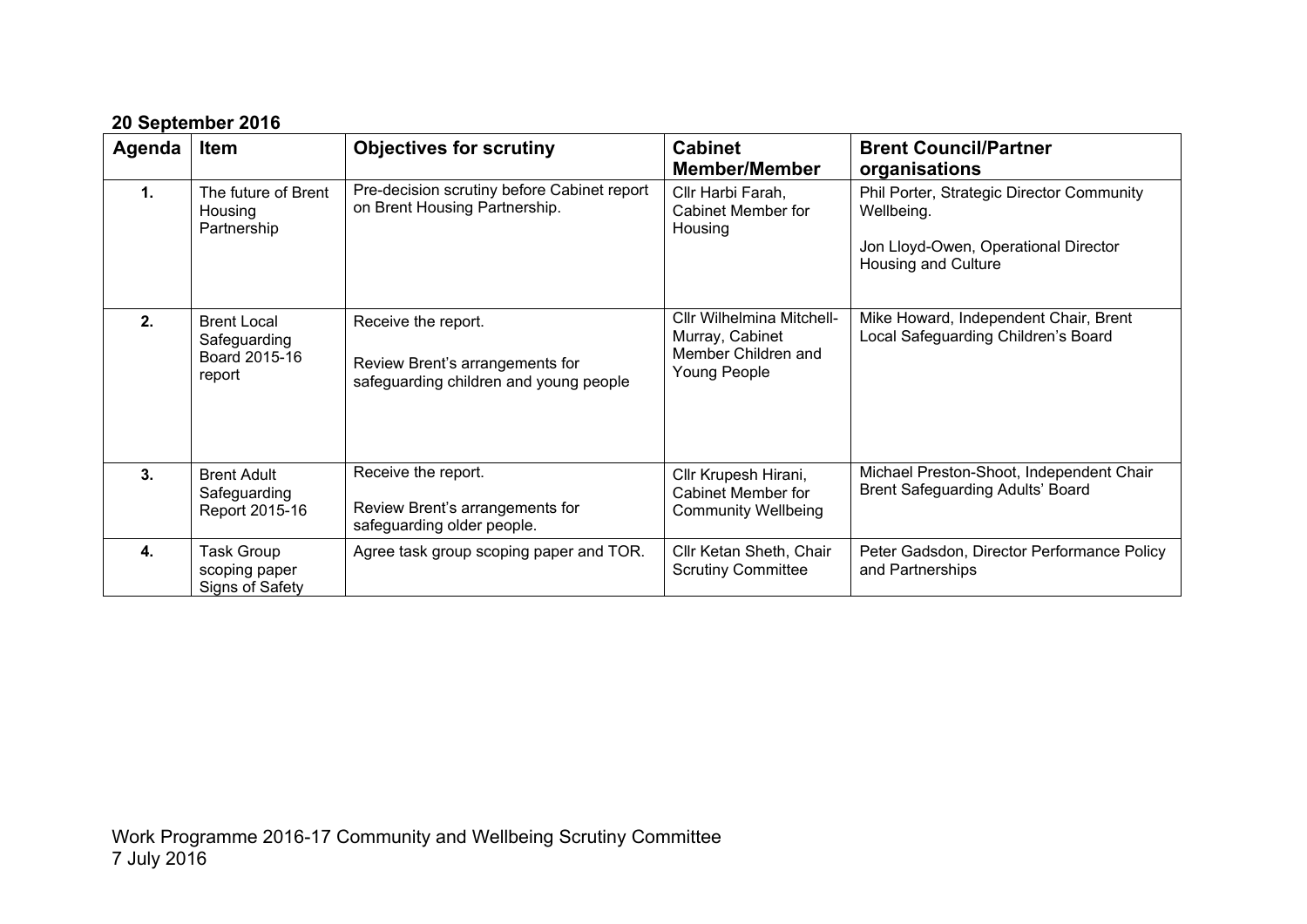#### **23 November 2016**

| Agenda         | Item                                               | <b>Objectives for scrutiny</b>                                              | <b>Cabinet</b><br><b>Member/Member</b>                                                                  | <b>Brent Council/Partner</b><br>organisations                                    |
|----------------|----------------------------------------------------|-----------------------------------------------------------------------------|---------------------------------------------------------------------------------------------------------|----------------------------------------------------------------------------------|
| $\mathbf{1}$ . | NHS estate in Brent                                | Evaluate impact of changes by NHS<br><b>Property Services</b>               | Cllr Krupesh Hirani,<br>Cabinet Member for<br><b>Community Wellbeing</b>                                | <b>NHS Property Services</b><br><b>Brent CCG</b>                                 |
| 2.             | Community<br>Pharmacies                            | Evaluate effect on community pharmacies<br>of government changes from 2015. | Cllr Krupesh Hirani,<br>Cabinet Member for<br><b>Community Wellbeing</b>                                | <b>NHS England</b><br><b>Local Pharmaceutical Committee</b>                      |
| 3.             | Task Group report<br>Signs of Safety               | Receive task group report on Signs of<br>Safety                             | Cllr Wilhelmina Mitchell-<br>Murray, Cabinet<br>Member Children and<br>Young People<br>Task group chair | Gail Tolley, Strategic Director Children and<br>Young People                     |
| 4.             | <b>Task Group</b><br>scoping paper<br><b>CAMHS</b> | To agree the scoping paper for CAMHS<br>task group and TOR.                 | Task group chair                                                                                        | Gail Tolley, Strategic Director Children and<br>Young People<br><b>Brent CCG</b> |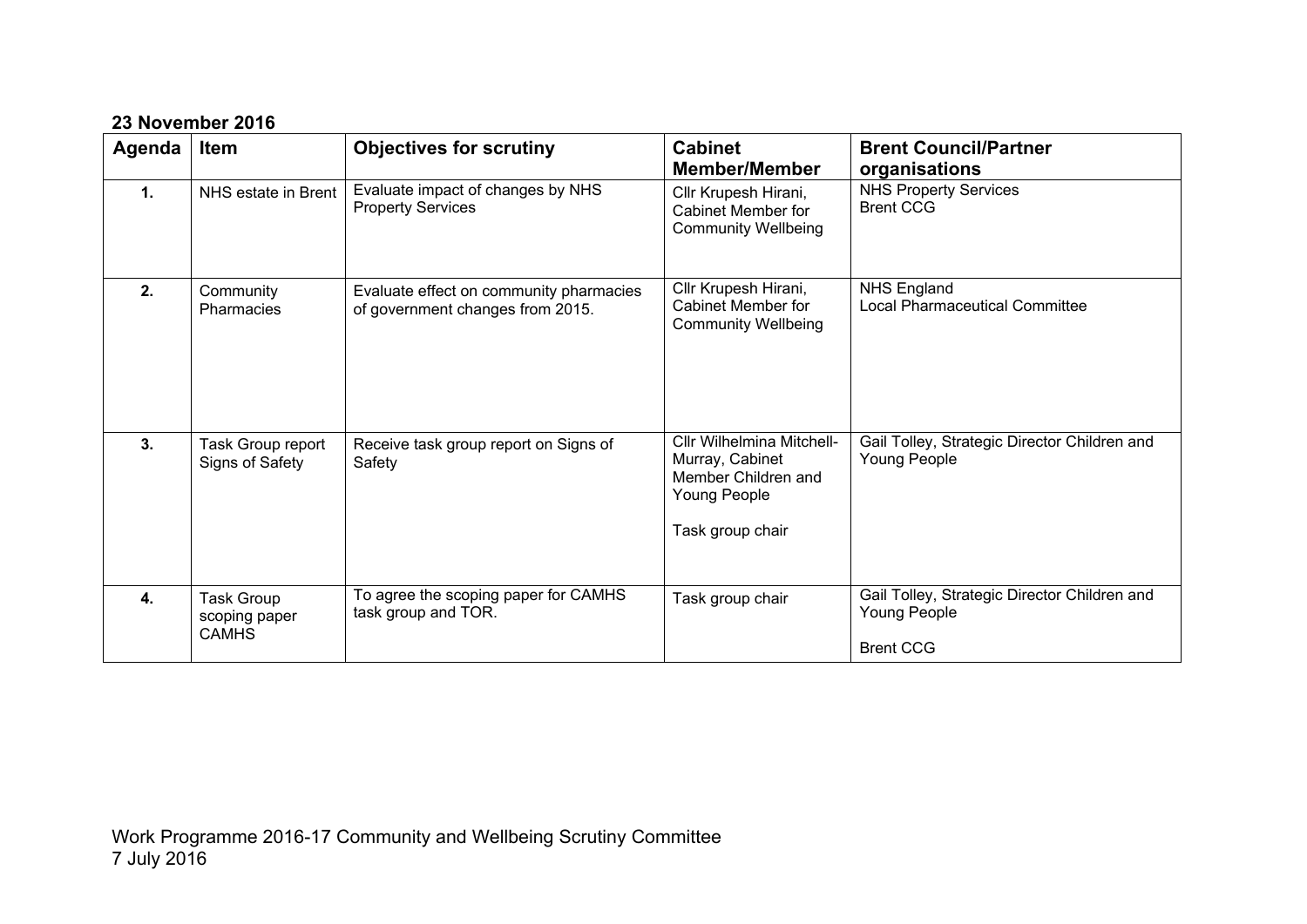| 1 February 2017 |
|-----------------|
|-----------------|

| Agenda         | <b>Item</b>                                                             | <b>Objectives for scrutiny</b>                                             | <b>Cabinet</b><br><b>Member/Member</b>                                                              | <b>Brent Council/Partner</b><br>organisations                                                                             |
|----------------|-------------------------------------------------------------------------|----------------------------------------------------------------------------|-----------------------------------------------------------------------------------------------------|---------------------------------------------------------------------------------------------------------------------------|
| $\mathbf{1}$ . | <b>New</b><br>Accommodation for<br>Independent Living<br>(NAIL) project | Update on implementation of NAIL project.                                  | Cllr Krupesh Hirani,<br>Cabinet Member for<br><b>Community Wellbeing</b>                            | Phil Porter, Strategic Director Community<br>Wellbeing<br>Dr Melanie Smith, Director of Public Health<br><b>Brent CCG</b> |
| 2.             | Air quality and<br>public health                                        | Evaluation of air quality and public health.                               | Cllr Krupesh Hirani,<br><b>Cabinet Member for</b><br><b>Community Wellbeing</b>                     | Phil Porter, Strategic Director Community<br>Wellbeing<br>Dr Melanie Smith, Director of Public Health<br><b>Brent CCG</b> |
| 3.             | Task Group report<br><b>CAMHS</b>                                       | Receive report from task group and discuss<br>recommendations for Cabinet. | Cllr Wilhelmina Mitchell-<br>Murray<br>Task group chair                                             | Gail Tolley, Strategic Director Children and<br>Young People                                                              |
| 4.             | Task group scoping<br>paper children's<br>oral health                   | Agree scoping paper for task group and<br><b>TOR</b>                       | Cllr Krupesh Hirani,<br><b>Cabinet Member for</b><br><b>Community Wellbeing</b><br>Task group chair | Phil Porter, Strategic Director Community<br>Wellbeing                                                                    |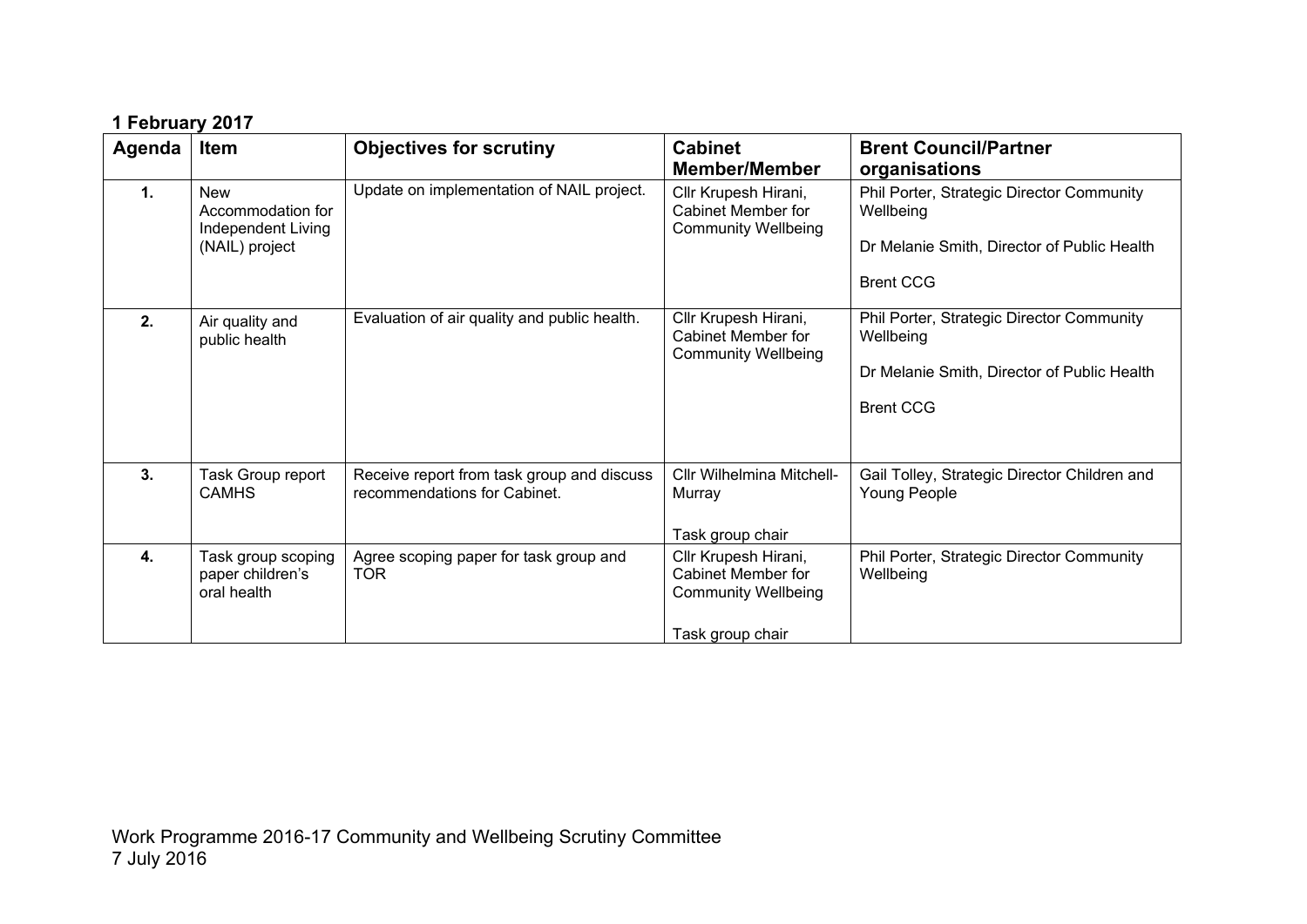#### **29 March 2017**

| Agenda | <b>Item</b>                                          | <b>Objectives for scrutiny</b>                                                                         | <b>Cabinet</b><br><b>Member/Member</b>                                                     | <b>Brent Council/Partner</b><br>organisations                |
|--------|------------------------------------------------------|--------------------------------------------------------------------------------------------------------|--------------------------------------------------------------------------------------------|--------------------------------------------------------------|
| 1.     | School Annual<br>Standards and<br>Achievement report | Receive report.<br>Examine reasons for underachievement in<br>Brent's schools among particular groups. | Cllr Wilhelmina Mitchell-<br>Murray, Cabinet<br>Member Children and<br><b>Young People</b> | Gail Tolley, Strategic Director Children and<br>Young People |
| 2.     | Special educational<br>needs (SEN)                   | Update and evaluation of SEN provision.                                                                | Cllr Wilhelmina Mitchell-<br>Murray, Cabinet<br>Member Children and<br>Young People        | Gail Tolley, Strategic Director Children and<br>Young People |